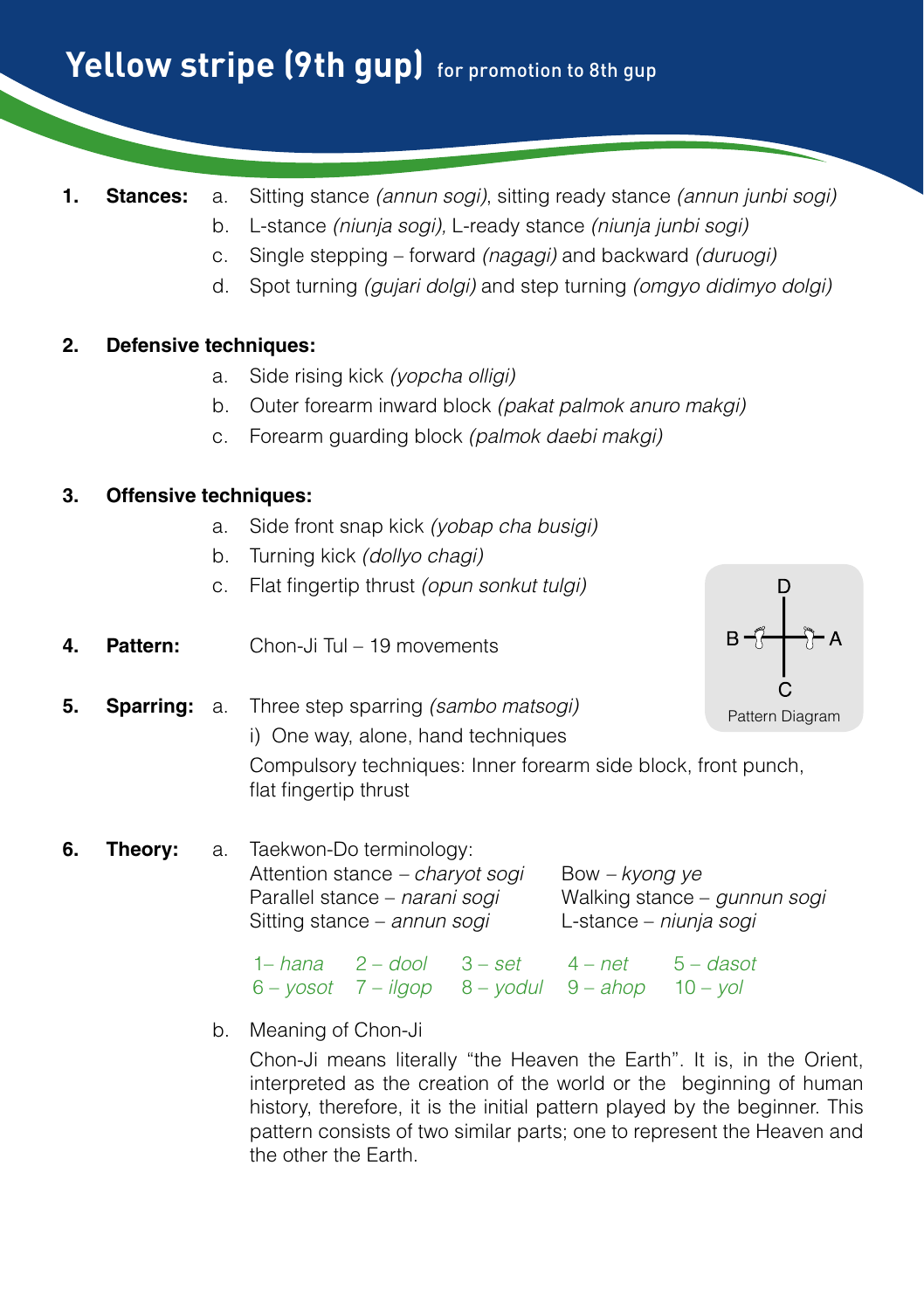## **5. Self-defence:** Defence against grabs to the wrists (Refer self-defence handbook)

## **6. Theory:** a. Taekwon-Do terminology:

Fingertip – *sonkut* Elbow – *palkup*

 Forefist – *ap joomuk* Backfist – *dung joomuk* Knifehand – *sonkal* Reverse knifehand – *sonkal dung*

## b. Meaning of Dan-Gun

Dan-Gun is named after the holy Dan-Gun, the legendary founder of Korea in the year of 2,333 B.C.

c. Meaning of the yellow belt

Yellow signifies the earth from which a plant sprouts and takes root as the Taekwon-Do foundation is being laid.

d. Rules of conduct: Entering the *do jang*

Preparation for training

- 1. Members must make sure they are clean and all nails are cut short for safety reasons.
- 2. Members should arrive at least 10 minutes before the commencement of class and be prepared both physically and mentally.

Entering the *do jang*

- 1. Remove footwear prior to entering the designated training area.
- 2. Where several people are entering, ensure the senior person or adult is shown the courtesy of entering first.
- 3. Bow when entering or leaving the *do jang*.
- 4. Ensure shoes or other articles are neatly stored in accordance with the wishes of the instructor.
- 5. Bow and acknowledge others present in the *do jang* which should include firstly the instructor, the assistant instructor, then senior members. Children must acknowledge adults. Similar courtesies should be paid when visiting other martial arts *do jang*.

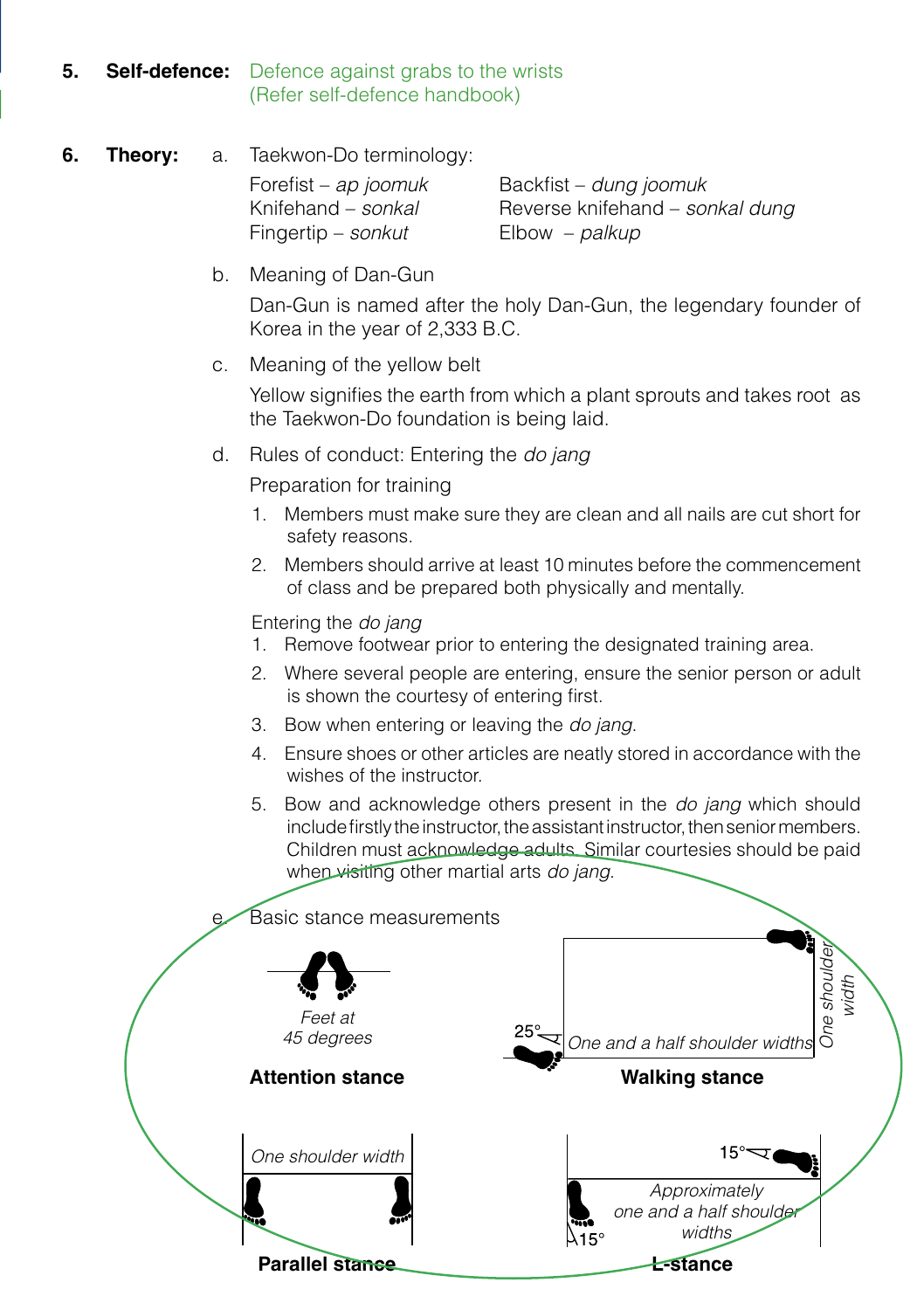## **1. Defensive techniques:**

- a. Outer forearm wedging block *(pakat palmok hechyo makgi)*
- b. Palm downward block *(sonbadak naeryo makgi)*

## **2. Offensive techniques:**

- a. Reverse punch *(bandae jirugi)*
- b. Straight fingertip thrust *(sun sonkut tulgi)*
- c. Back piercing kick *(dwitcha jirugi)*
- **3. Pattern:** Do-San Tul 24 movements



- **4. Sparring:** a. Three step sparring *(sambo matsogi)*
	- i) One way, with companion, foot techniques
	- ii) Two way, alone and with companion

 Compulsory techniques (one way): Front snap kick, turning kick, side piercing kick

Examples: *[A = Attack D = Defence C = Counter attack]*

- [A] L-stance side punch [D] L-stance inner forearm block
- [C] Side front snap kick (front foot)
- [A] L-stance side punch [D] L-stance knifehand guarding block
- [C] Turning kick (rear foot)
- [A] L-stance knifehand strike [D] L-stance forearm inward block
- [C] Side piercing kick (front foot)

#### **5. Self-defence:** Defence against grabs to the wrists (Refer self-defence handbook)

**6. Theory:** a. Taekwon-Do terminology:

 Front rising kick – *apcha olligi* Front snap kick *– apcha busigi* Side rising kick – *yopcha olligi* Side piercing kick – *yopcha jirugi* Turning kick – *dollyo chagi* Side turning kick *– yop dollyo chagi*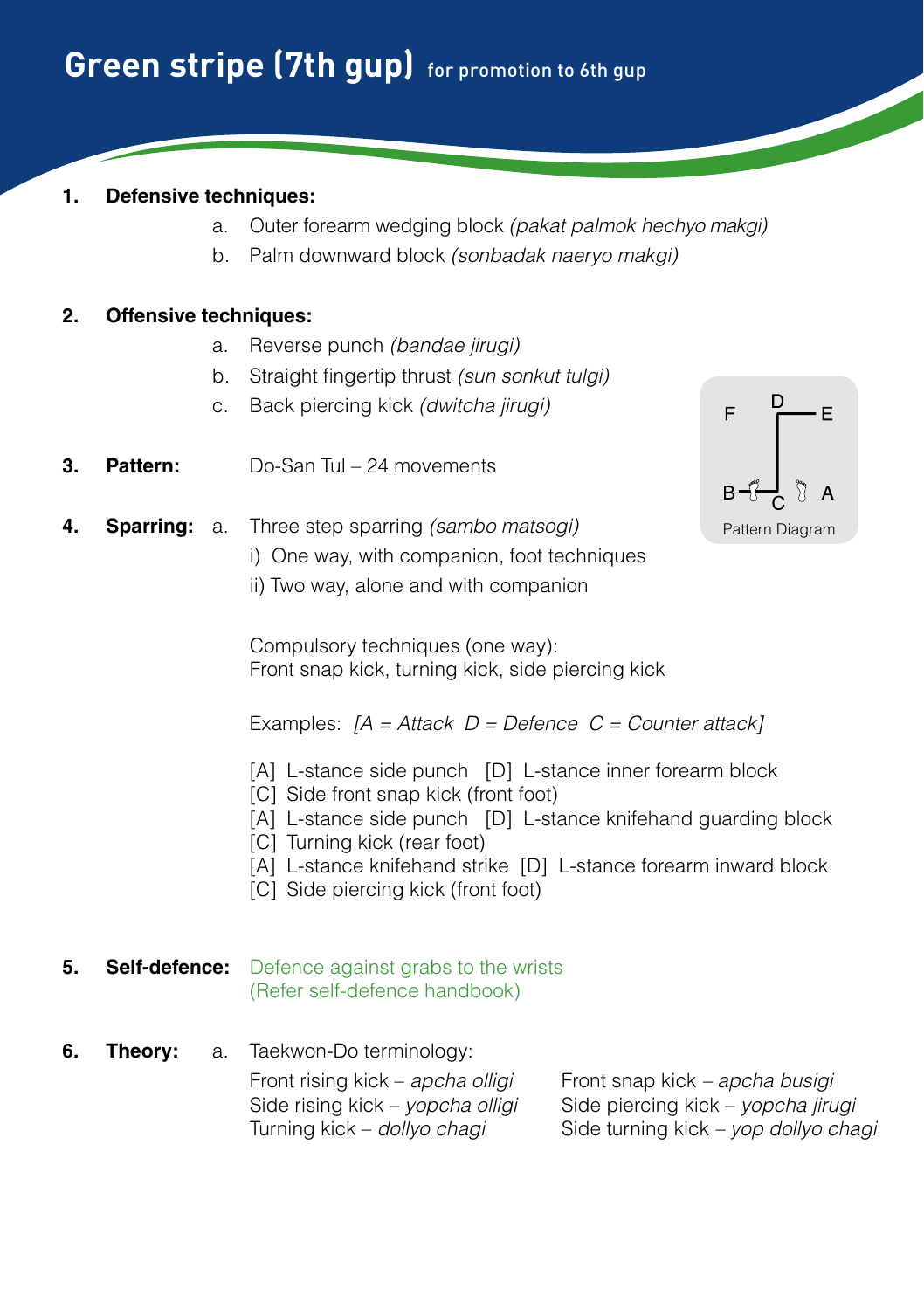## **Green belt (6th qup)** for promotion to 5th qup

- 
- **1. Stances:** a. Bending stance *(guburyo sogi)*, bending ready stance A *(guburyo junbi sogi A)*
	- b. Fixed stance *(gojung sogi),* fixed ready stance *(gojung junbi sogi)*
	- c. Close stance *(moa sogi),* close ready stance A *(moa junbi sogi A)*

#### **2. Defensive techniques:**

- a. Inner forearm circular block *(an palmok dollimyo makgi)*
- b. Crescent kick *(bandal chagi)*

#### **3. Offensive techniques:**

- a. Fixed stance side punch *(gojung so yop jirugi)*
- b. Knifehand inward strike *(sonkal anuro taerigi)*
- c. Downward kick *(naeryo chagi)*
- d. Pick shape kick *(gokaeng-i chagi)*
- e. Reverse turning kick *(bandae dollyo chagi)*
- f. Reverse hooking kick *(bandae dollyo gorochagi)*
- **4. Pattern:** Won-Hyo Tul 28 movements



**5. Sparring:** a. Two step sparring *(ibo matsogi)* – foot and hand techniques

 Compulsory techniques: Crescent kick, side turning kick, reverse turning kick

- [A] W-stance middle punch, low front snap kick
- [D] W-stance inner forearm block, W-stance forearm low block
- [C] Middle reverse punch
- [A] Side piercing kick, step forward L-stance side punch
- [D] L-stance outer forearm inward block, knifehand guarding block
- [C] Side piercing kick (front foot)
- [A] L-stance knifehand side strike, side turning kick
- [D] Crescent kick, dodge to L-stance forearm guarding block
- [C] Reverse turning kick
- b. Free sparring *(jayu matsogi)*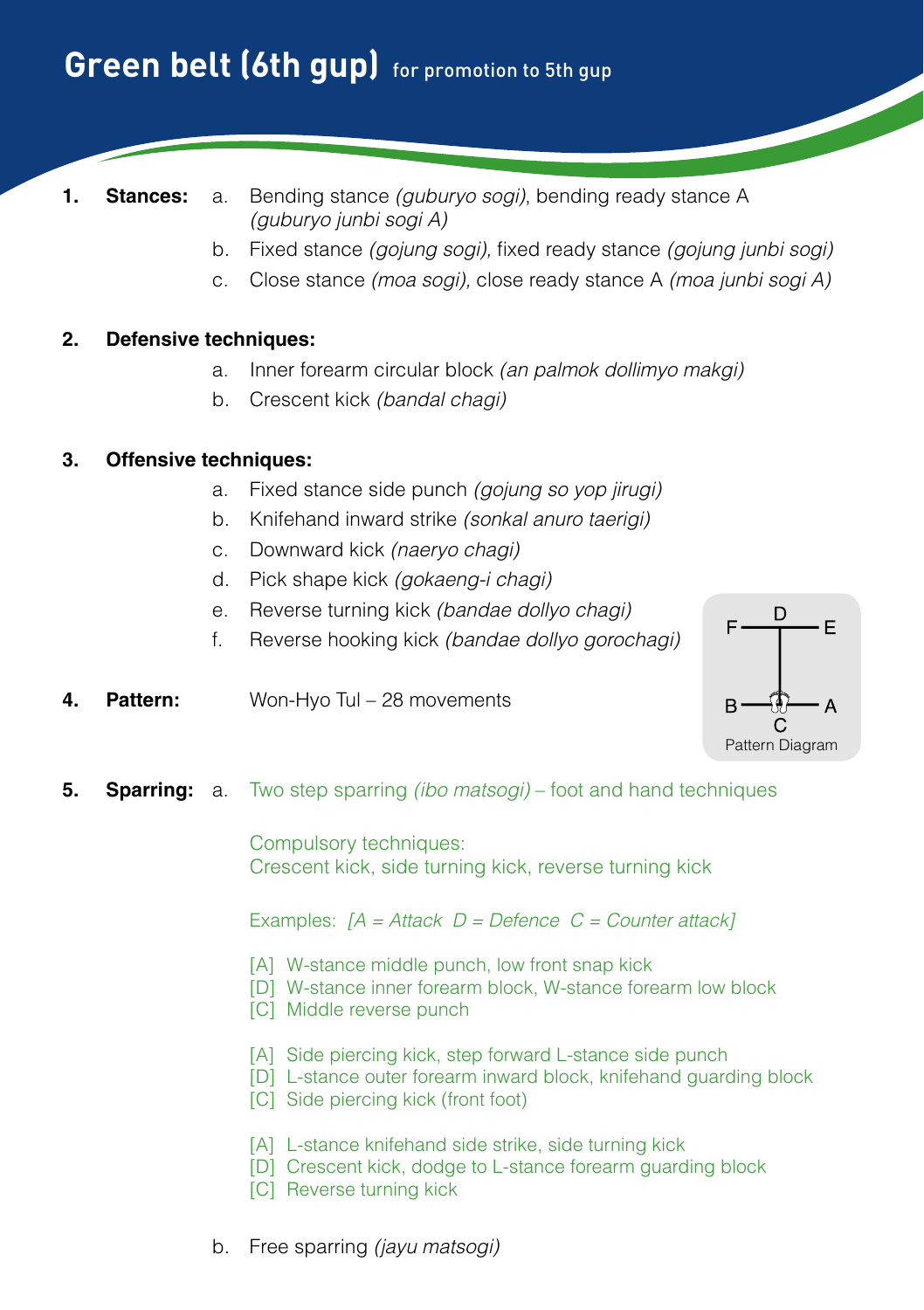## **6. Self-defence:** Defence against grabs from the front (Refer self-defence handbook)

## **7. Theory:** a. Taekwon-Do terminology:

 Forearm rising block *– palmok chookyo makgi* Forearm guarding block *– palmok daebi makgi* Knifehand guarding block *– sonkal daebi makgi* Outer forearm wedging block *– pakat palmok hechyo makgi* Twin forearm block *– sang palmok makgi* Inner forearm circular block *– an palmok dollimyo makgi*

- b. Meaning of Won-Hyo Won-Hyo was the noted monk who introduced Buddhism to the Silla Dynasty in the year of 686 A.D.
- c. Meaning of the green belt Green signifies the plant's growth as the Taekwon-Do skill begins to develop.
- d. Rules of conduct: Dress for training
	- 1. On arrival check your do bok and remove all accessories e.g. hats, headbands, rings, necklaces, watches, earrings and anything else dangerous. If wedding rings cannot be removed, they must be taped for safety. Medical Alert bracelets should be removed but the instructor made aware of their location (the instructor should be clearly informed of any medical matters).
	- 2. Do bok must always be clean, ironed and worn correctly. They should be in good repair. Students may wear a white singlet or T-shirt under their do bok top with the permission of their instructor. The do bok must also be of a good fit, hemmed appropriately and of a crisp white.
	- 3. Belts shall be worn by those qualified for them, wrapped around the waist once and tied in the correct manner. Care should be taken to ensure the colour of the belt is representative of the grade; some dyed belts often do not give a true colour.
	- 4. Black belt holders shall wear an official black belt and have 3cm wide black trimming around the bottom of the jacket. International Instructors have the addition of a vertical black stripe three centimetres wide on the outside of each sleeve of the do bok top and both of the pant-legs.
	- 5. The do bok top should have the ITF badge correctly mounted on the front left breast and the International Taekwon-Do badge mounted on the front right breast. A small school badge may be attached to the right sleeve for individual school identity. (This should be smaller than the other badges). For international events a small national flag of the member's country may be attached to the left sleeve, midway between the shoulder and elbow. The ITF Tree should be placed on the rear of the do bok top.
	- 6. Do bok obtained at international events from overseas competitors maybe worn at school level, if permission is granted by the instructor however they may not be worn at any official event.
	- 7. If the do bok needs to be tidied up, students must turn to the left, away from the instructor to adjust.
	- 8. The do bok should not be worn outside the do jang unless travelling directly to or from training or on special occasions as specified by the instructor.
	- 9. Members who have participated in an authorised event shall be allowed to wear any specialised do bok worn for that event.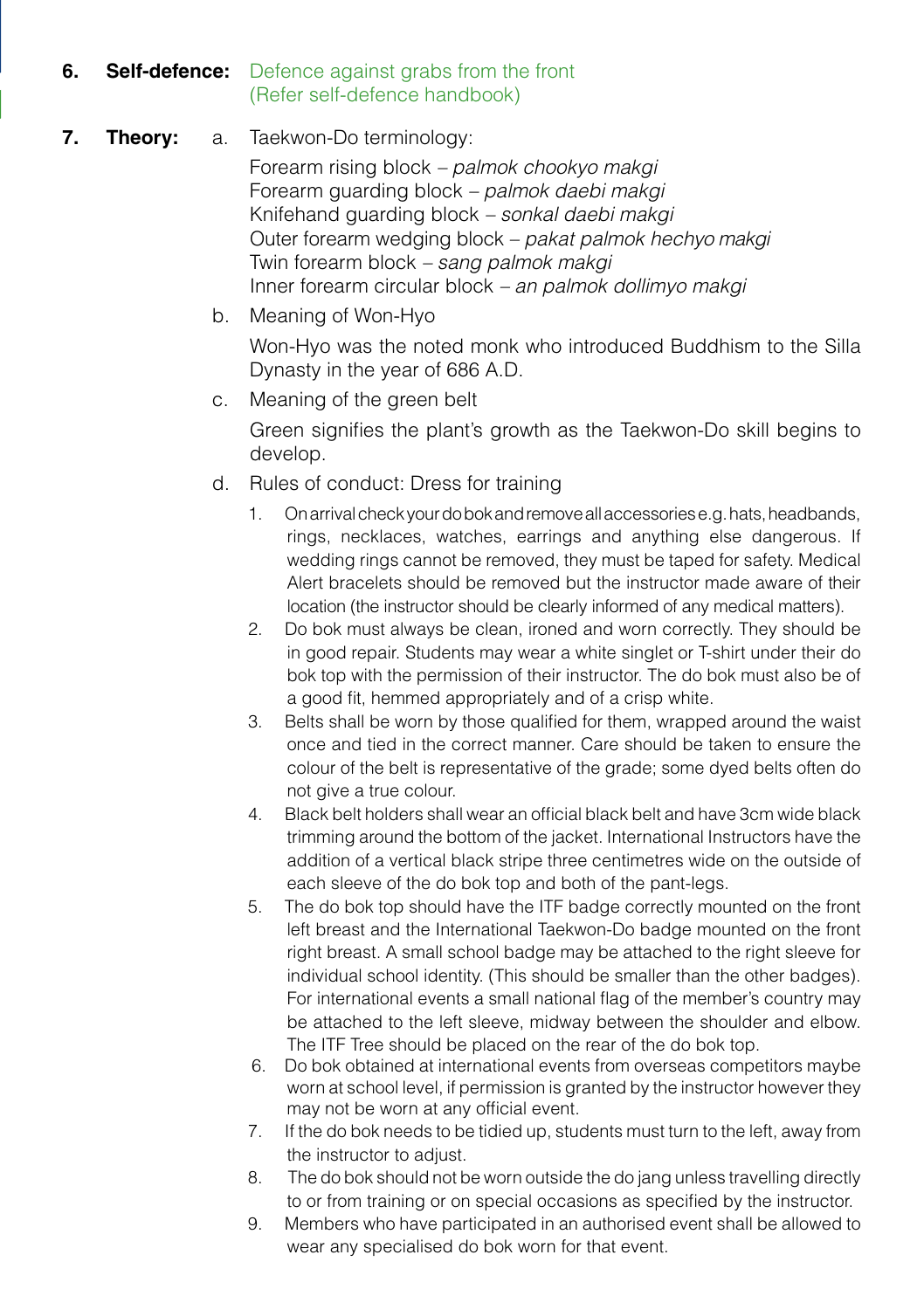**1. Stances:** a. X-stance *(kyocha sogi),* x-ready stance *(kyocha junbi sogi)* b. Jumping *(twigi)*

### **2. Defensive techniques:**

- a. Twin knifehand block *(sang sonkal makgi)*
- b. Double forearm block *(doo palmok makgi)*
- c. Palm hooking block *(sonbadak golcho makgi)*
- d. Hooking kick *(golcho chagi)*

#### **3. Offensive techniques:**

- a. Front elbow strike *(ap palkup taerigi)*
- b. Back snap kick *(dwitcha busigi)*
- c. Side pushing kick *(yopcha milgi)*
- d. Vertical kick *(sewo chagi)* – inward *(anuro)* and outward *(bakuro)*
- e. Twisting kick *(bituro chagi)*



- **4. Pattern:** Yul-Gok Tul 38 movements
- **5. Sparring:** a. Two step sparring *(ibo matsogi)* foot and hand techniques

 Compulsory techniques: Hooking kick, reverse hooking kick, twisting kick

- [A] W-stance middle punch, low front snap kick
- [D] W-stance inner forearm block, L-stance forearm low block
- [C] W-stance front elbow strike
- [A] Side piercing kick, step forward L-stance side punch
- [D] L-stance outer forearm inward block, dodge to forearm guarding block
- [C] Reverse hooking kick (front foot)
- [A] L-stance knifehand side strike, side turning kick
- [D] Right hooking kick, L-stance outer forearm inward block
- [C] Step, twisting kick
- b. Free sparring *(jayu matsogi)*
- **6. Self-defence:** Defence against grabs from the front (Refer self-defence handbook)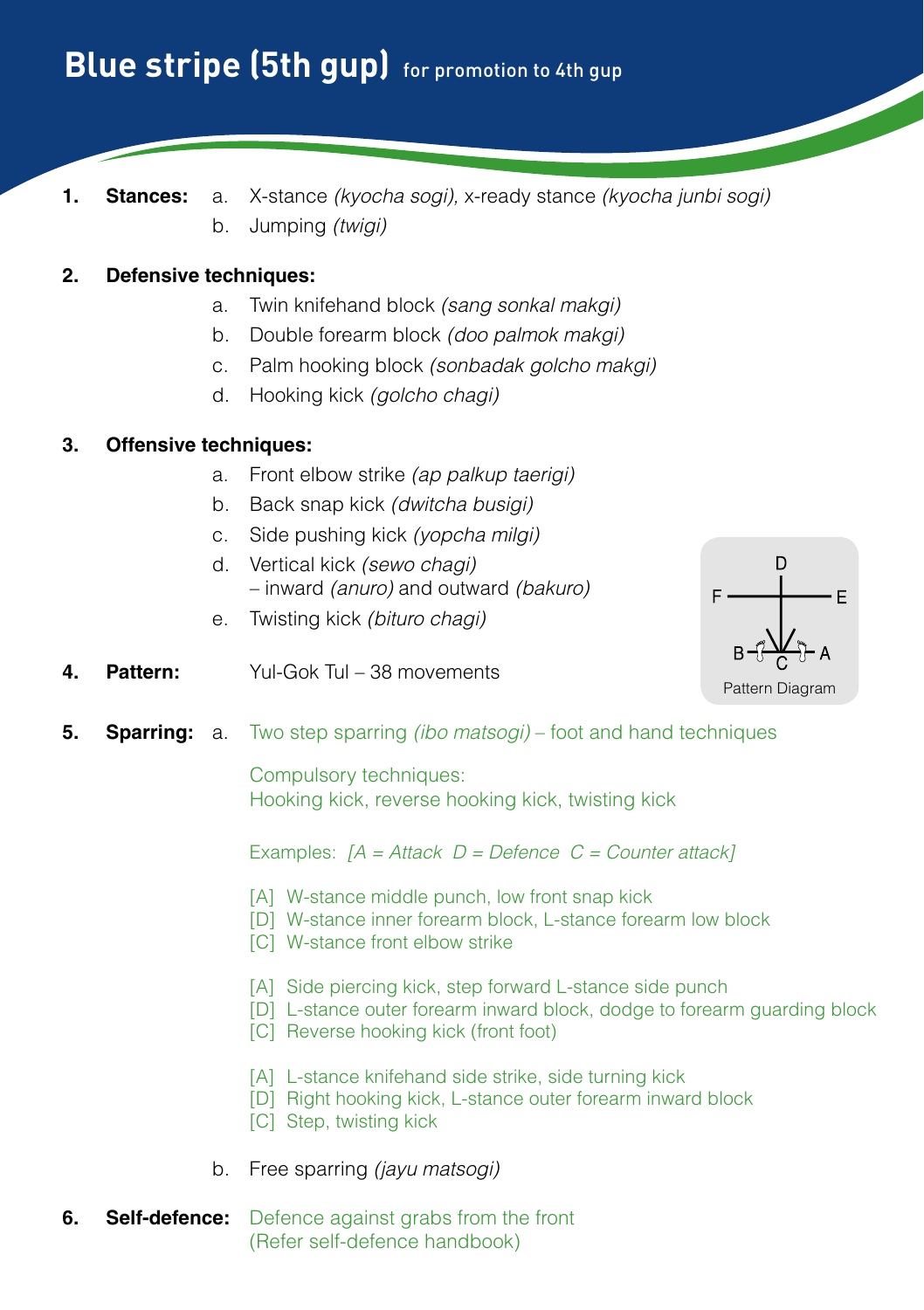## **Blue belt (4th qup)** for promotion to 3rd qup

- 
- **1. Stances:** a. Low stance *(nachuo sogi),* low ready stance *(nachuo junbi sogi)*
	- b. Rear foot stance *(dwit bal sogi),* rear foot ready stance *(dwit bal junbi sogi)*
	- *c.* Close ready stance B *(moa junbi sogi B)*
	- d. Foot shifting *(jajun bal)*  single foot

## **2. Defensive techniques:**

- a. Reverse knifehand side block *(sonkal dung yop makgi)*
- b. Palm upward block *(sonbadak ollyo makgi)*
- c. X-fist rising block *(kyocha joomuk chookyo makgi)*
- d. Palm pressing block *(sonbadak noollo makgi)*
- e. U-shape block *(digutja makgi)*

## **3. Offensive techniques:**

- a. Upper elbow strike *(wi palkup taerigi)*
- b. Twin fist vertical punch *(sang joomuk sewo jirugi)*
- c. Twin fist upset punch *(sang joomuk dwijibo jirugi)*
- d. Angle punch *(giokja jirugi)*
- e. Flying kicks *(twimyo chagi)* as listed below
- **4. Pattern:** Joong-Gun Tul 32 movements



**5. Sparring:** a. One step sparring *(ilbo matsogi)* – flying kicks Compulsory techniques: Flying front snap kick, flying turning kick, flying side piercing kick

- [A] W-stance punch [D] L-stance upward block
- [C] Side front snap, flying turning kick
- [A] W-stance flat fingertip thrust [C] Flying front snap kick
- [A] Turning kick [D] Slide to forearm guarding block
- [C] Flying side piercing kick (front foot)
- b. Free sparring *(jayu matsogi)*
- **6. Self-defence:** Defence against grabs from the rear (Refer self-defence handbook)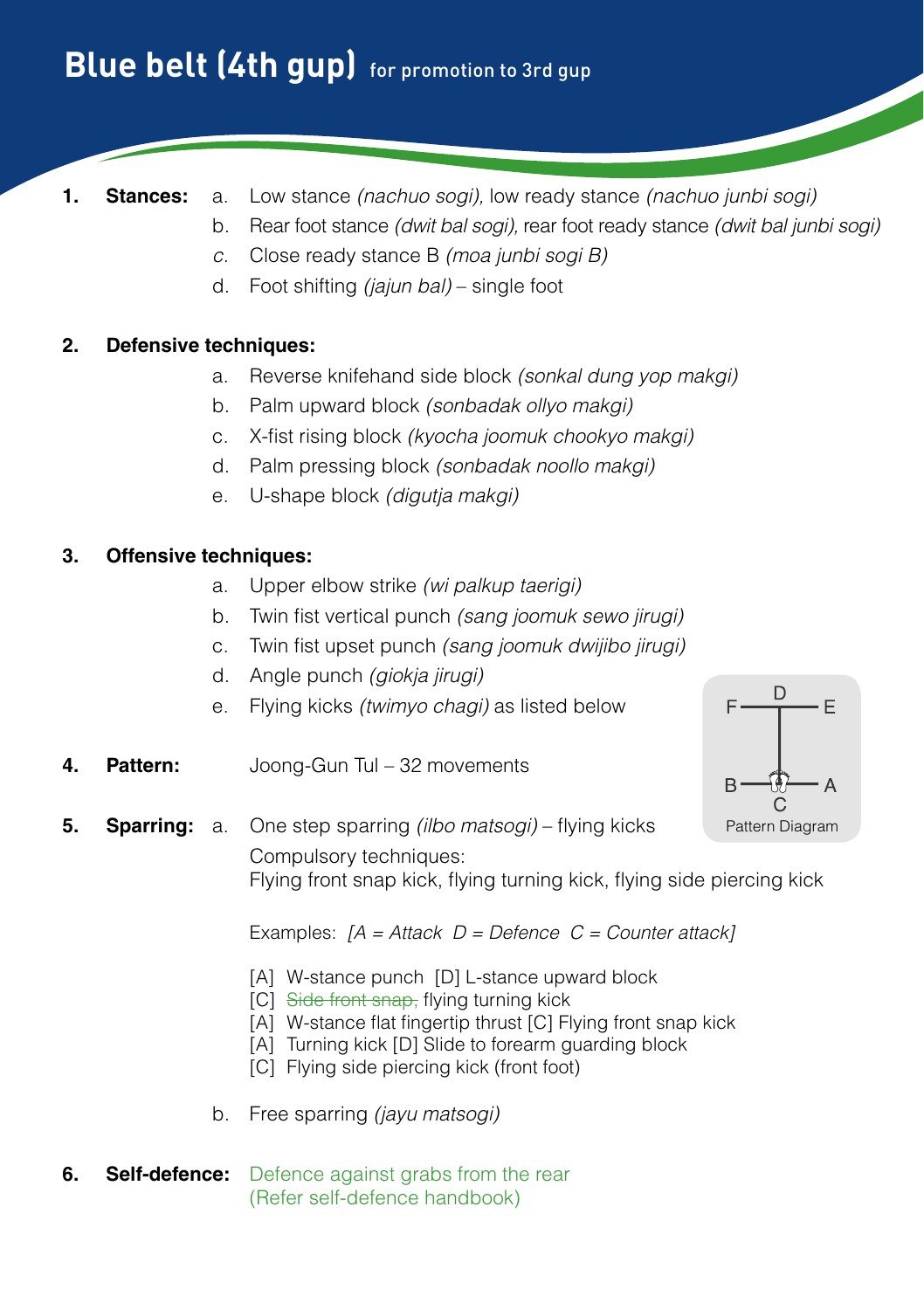## **1. Defensive techniques:**

- a. X-fist pressing block *(kyocha joomuk noollo makgi)*
- b. W-shape block *(*single defence) *(san makgi)*
- c. Double forearm low pushing block *(doo palmok najunde miro makgi)*
- d. Knifehand low guarding block *(sonkal najunde daebi makgi)*
- e. Flying crescent kick *(twimyo bandal chagi)*

## **2. Offensive techniques:**

- a. Upset fingertip thrust *(dwijibun sonkut tulgi)*
- b. Backfist side back strike *(dung joomuk yopdwi taerigi)*
- c. Twin side elbow thrust *(sang yop palkup tulgi)*
- d. Upward kick *(ollyo chagi)*
- e. Flying kicks *(twimyo chagi)* as listed below
- **3. Pattern:** Toi-Gye Tul 37 movements



**4. Sparring:** a. One step sparring *(ilbo matsogi)* – flying techniques Compulsory techniques:

Flying back piercing kick, flying reverse turning kick, flying vertical kick

Examples: *[A = Attack D = Defence C = Counter attack]*

- [A] W-stance punch [D] Hooking kick [C] Flying inward vertical kick
- [A] W-stance upset fingertip thrust [D] Dodge knifehand low guarding block
- [C] Flying back piercing kick
- [A] Side piercing kick [D] Crescent kick [C] Flying reverse turning kick
- b. Free sparring *(jayu matsogi)*

## **6. Self-defence:** Defence against grabs from the rear (Refer self-defence handbook)

**7. Destruction:** Front snap kick, turning kick, side piercing kick

## **8. Theory:** a. Taekwon-Do terminology: Palm hooking block *– sonbadak golcho makgi*  X-fist rising block *– kyocha joomuk chookyo makgi* W-shape block – *san makgi* Double forearm low pushing block *– doo palmok najunde miro makgi* Knifehand low guarding block *– sonkal najunde daebi makgi* Flying crescent kick – *twimyo bandal chagi*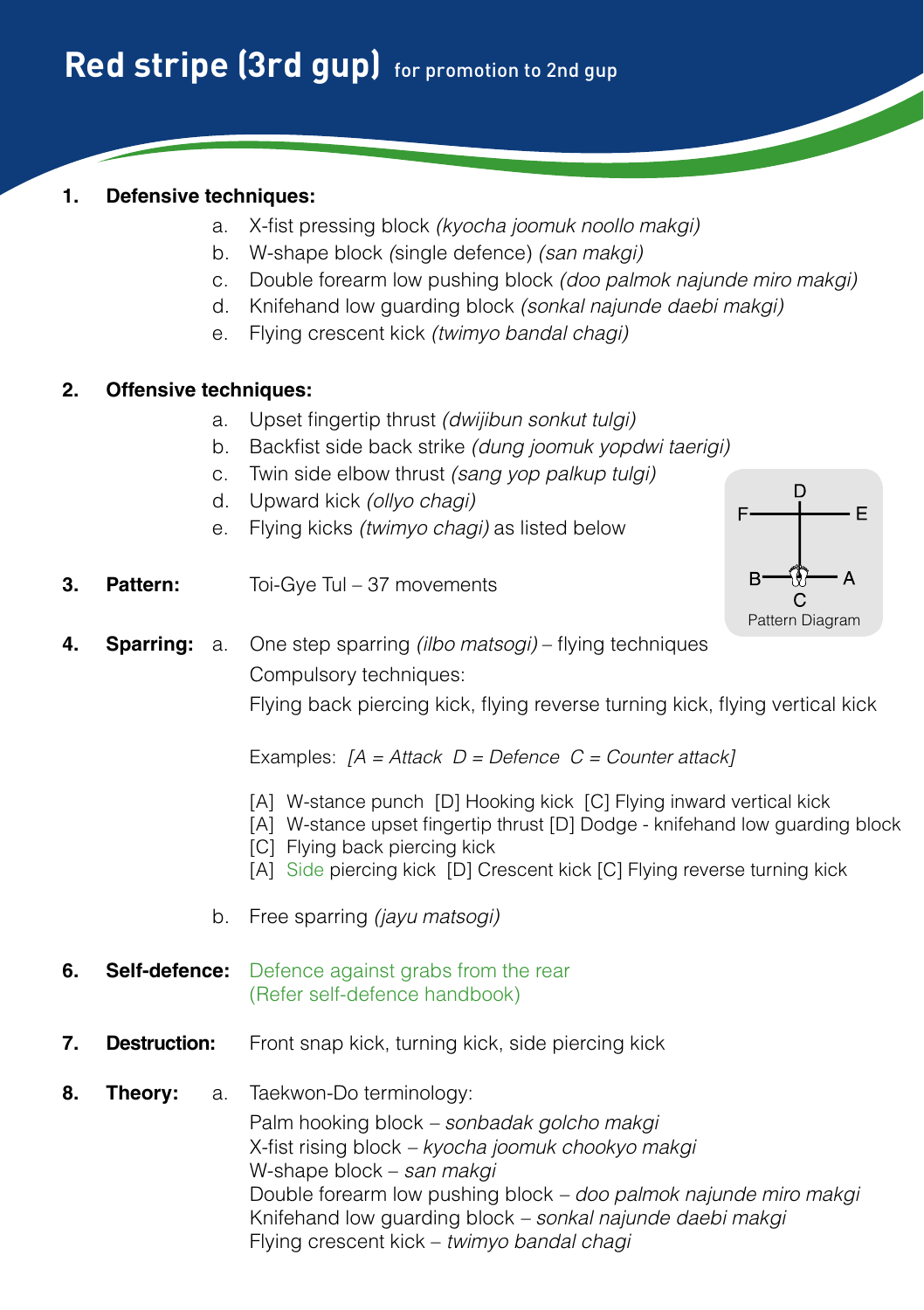- **1. Stances:** a. Vertical stance *(soojik sogi),* vertical ready stance *(soojik junbi sogi)*
	- b. Close ready stance C *(moa junbi sogi C)*
	- c. Sliding *(mikulgi)*

## **2. Defensive techniques:**

- a. Palm pushing block *(sonbadak miro makgi)*
- b. Side front block *(yobap makgi)*
- c. Front checking kick *(apcha momchugi)*
- d. Side checking kick *(yopcha momchugi)*

#### **3. Offensive techniques:**

- a. Upward punch *(ollyo jirugi)*
- b. Knifehand downward strike *(sonkal naeryo taerigi)*
- c. Side elbow thrust *(yop palkup tulgi)*
- d. Mid-air kick *(twio dolmyo chagi)*
- e. Flying kicks *(twimyo chagi)* as listed below

#### **4. Fundamental exercise:**

- a. Four direction thrust *(saju tulgi)*
- **5. Pattern:** Hwa-Rang Tul 29 movements



## **6. Sparring:** a. One step sparring *(ilbo matsogi)* – flying techniques Compulsory techniques: Flying reverse hooking kick, flying twisting kick, mid-air kick

- [A] W-stance punch [D] L-stance palm downward block
- [C] Flying reverse hooking kick (front foot)
- [A] W-stance flat fingertip thrust
- [D] Dodge to L-stance guarding block [C] Mid-air kick
- [A] Back piercing kick [C] Flying twisting kick
- b. Free sparring *(jayu matsogi)*